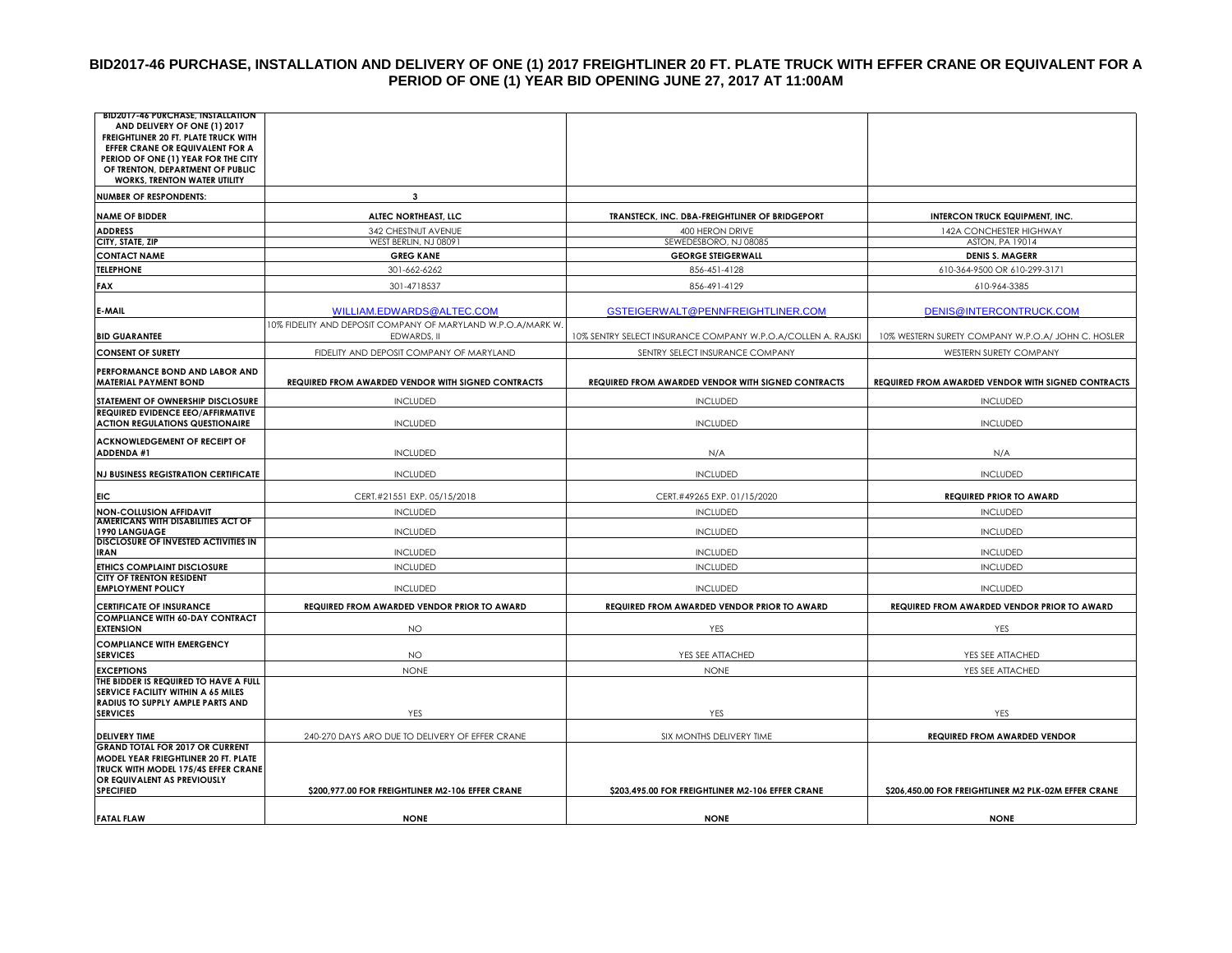## **BID PROPOSAL**

The undersigned proposes to furnish, install and deliver (F.O.B. with price for goods including the delivery with no extra freight charge line item) to the Trenton Water Works Yard at 333 Courtland St, Trenton, NJ.

| # | Material Description                                                                                                                    | Unit                             | Qty | Unit Price   | Total Price.       |
|---|-----------------------------------------------------------------------------------------------------------------------------------------|----------------------------------|-----|--------------|--------------------|
|   | 2017 or Current Model Year Freightliner<br>20 ft. Plate Truck with Model 175/4S<br>Effer Crane or Equivalent as previously<br>specified | Each                             |     | \$300,977.00 | $1^{\$}200,977.00$ |
|   |                                                                                                                                         | Grand Total >>   \$ 200, 977, 00 |     |              |                    |

Date:  $6|33|17$ 

Submitted by:

| (Company Name) Altec NorthEAst, LLC |  |  |  |  |  |  |  |
|-------------------------------------|--|--|--|--|--|--|--|
|-------------------------------------|--|--|--|--|--|--|--|

WIL El (Signature)

(Printed Name) William Edwards

(Person to Contact, Please Print) William Edwards

(Telephone) 540-966-2934

NOTE (1): Delivery time for 2017 or Current Model Year Freightliner 20 ft. Plate Truck with Model 175/4S Effer Crane or Approved Equivalent as previously specified shall be delivered within 6 months from the date of the award. 240 to 270 DAYS ARO DUE to DElivery OF Effer Crane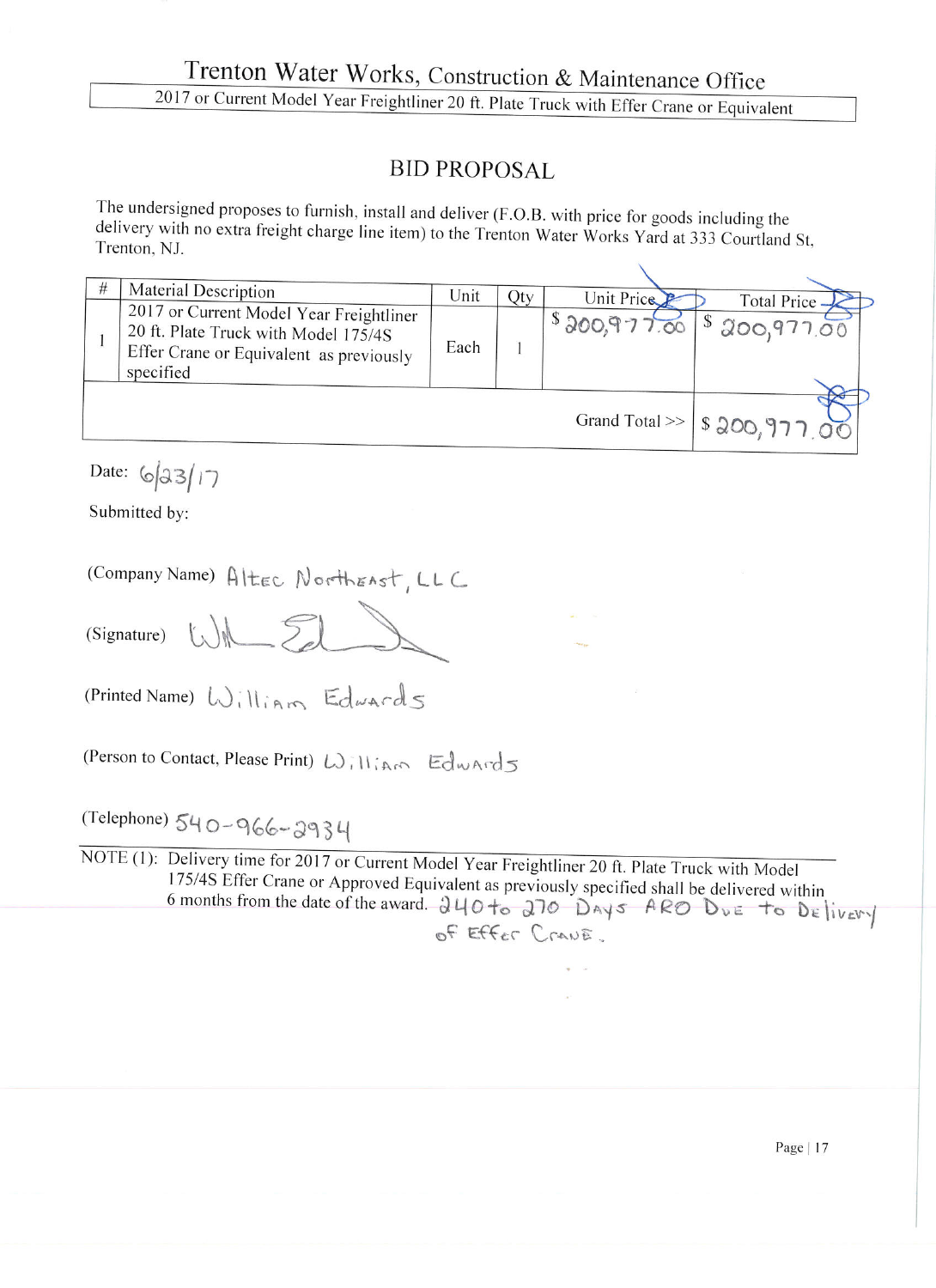## **BID PROPOSAL**

The undersigned proposes to furnish, install and deliver (F.O.B. with price for goods including the delivery with no extra freight charge line item) to the Trenton Water Works Yard at 333 Courtland St, Trenton, NJ.

| $\#$                                                                                              | Material Description                                         | Unit |              |                  |                    |  |  |  |  |
|---------------------------------------------------------------------------------------------------|--------------------------------------------------------------|------|--------------|------------------|--------------------|--|--|--|--|
|                                                                                                   | 2017 or Current Model Year Freightliner                      |      | Qty          | Unit Price<br>\$ | <b>Total Price</b> |  |  |  |  |
|                                                                                                   | 20 ft. Plate Truck with Model 175/4S                         |      |              |                  | $\mathcal{S}$      |  |  |  |  |
| 1                                                                                                 | Effer Crane or Equivalent as previously                      | Each | $\mathbf{1}$ |                  |                    |  |  |  |  |
|                                                                                                   | specified                                                    |      |              |                  |                    |  |  |  |  |
|                                                                                                   |                                                              |      |              |                  |                    |  |  |  |  |
|                                                                                                   |                                                              |      |              | Grand Total >>   | $\frac{2}{x}$      |  |  |  |  |
|                                                                                                   |                                                              |      |              |                  |                    |  |  |  |  |
|                                                                                                   | C2c2017<br>Date:                                             |      |              |                  |                    |  |  |  |  |
|                                                                                                   | Submitted by: George Stugerout                               |      |              |                  |                    |  |  |  |  |
|                                                                                                   | (Company Name) Transfect: Ine dta Preightlase of Bridge Ront |      |              |                  |                    |  |  |  |  |
|                                                                                                   |                                                              |      |              |                  |                    |  |  |  |  |
|                                                                                                   |                                                              |      |              |                  |                    |  |  |  |  |
|                                                                                                   | (Signature) Perse S/esens/                                   |      |              |                  |                    |  |  |  |  |
|                                                                                                   |                                                              |      |              |                  |                    |  |  |  |  |
|                                                                                                   |                                                              |      |              |                  |                    |  |  |  |  |
| (Printed Name) George Stelservalt                                                                 |                                                              |      |              |                  |                    |  |  |  |  |
|                                                                                                   |                                                              |      |              |                  |                    |  |  |  |  |
|                                                                                                   |                                                              |      |              |                  |                    |  |  |  |  |
| (Person to Contact, Please Print) (500190 Trengerwall                                             |                                                              |      |              |                  |                    |  |  |  |  |
|                                                                                                   |                                                              |      |              |                  |                    |  |  |  |  |
| (Telephone)                                                                                       |                                                              |      |              |                  |                    |  |  |  |  |
| 856 491-4128 Molle Cel0-389-2255                                                                  |                                                              |      |              |                  |                    |  |  |  |  |
| NOTE (1): Delivery time for 2017 or Current Model Year Freightliner 20 ft. Plate Truck with Model |                                                              |      |              |                  |                    |  |  |  |  |
| 175/4S Effer Crane or Approved Equivalent as previously specified shall be delivered within       |                                                              |      |              |                  |                    |  |  |  |  |
| 6 months from the date of the award.                                                              |                                                              |      |              |                  |                    |  |  |  |  |
|                                                                                                   |                                                              |      |              |                  |                    |  |  |  |  |